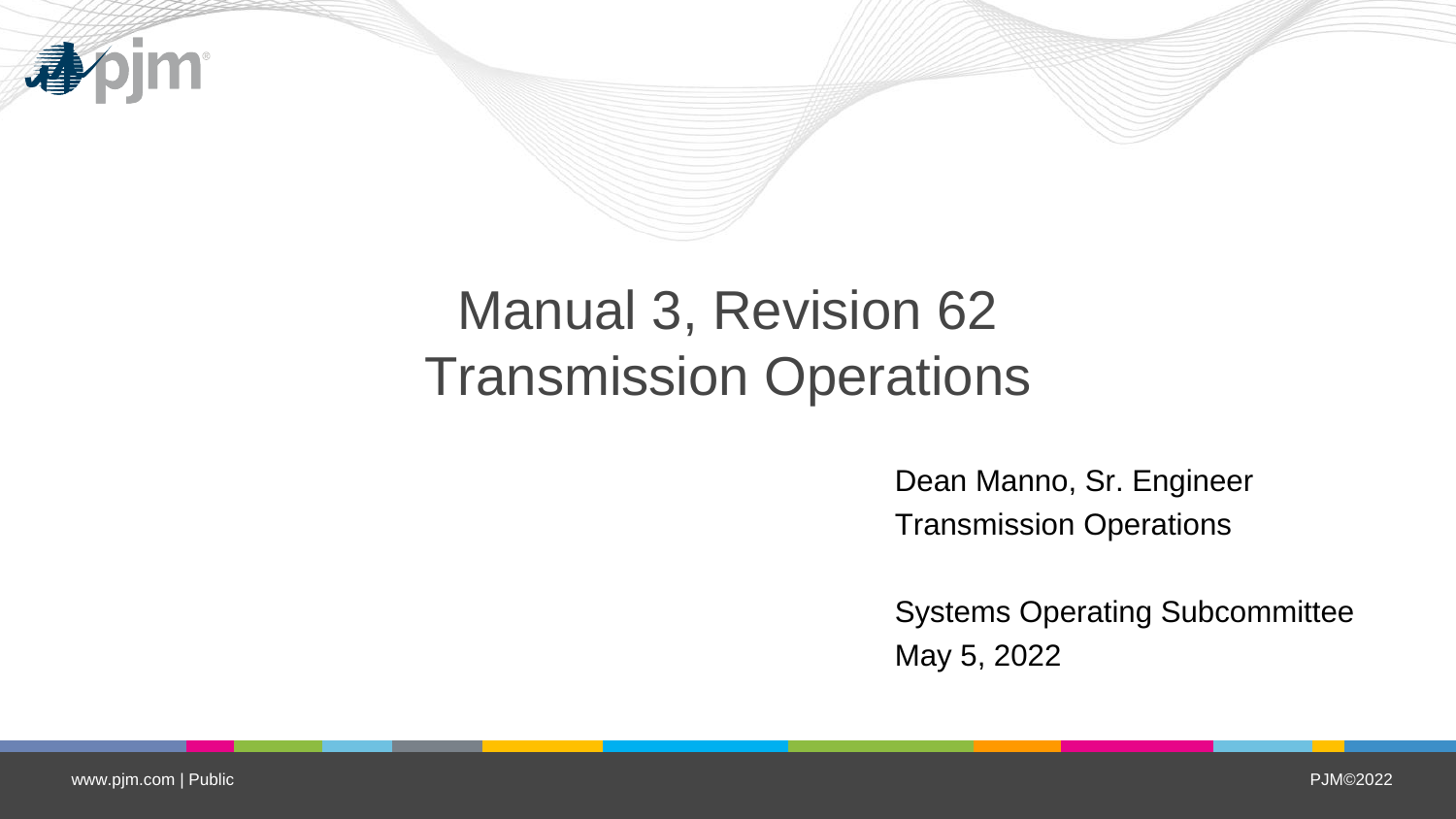



- **Revision 62 (06/01/2022):**
	- Periodic Review
	- Section 3.9 Updated stability limitation process language in accordance with FERC Docket #: ER21-1802-000
	- Section 3.11 Aligned language with the current TO/TOP matrix language and intent for VAR-001 R5.3.
	- Attachment A Added language explaining that Homer City Stability Trip Scheme 1 (STS-1) is non-redundant.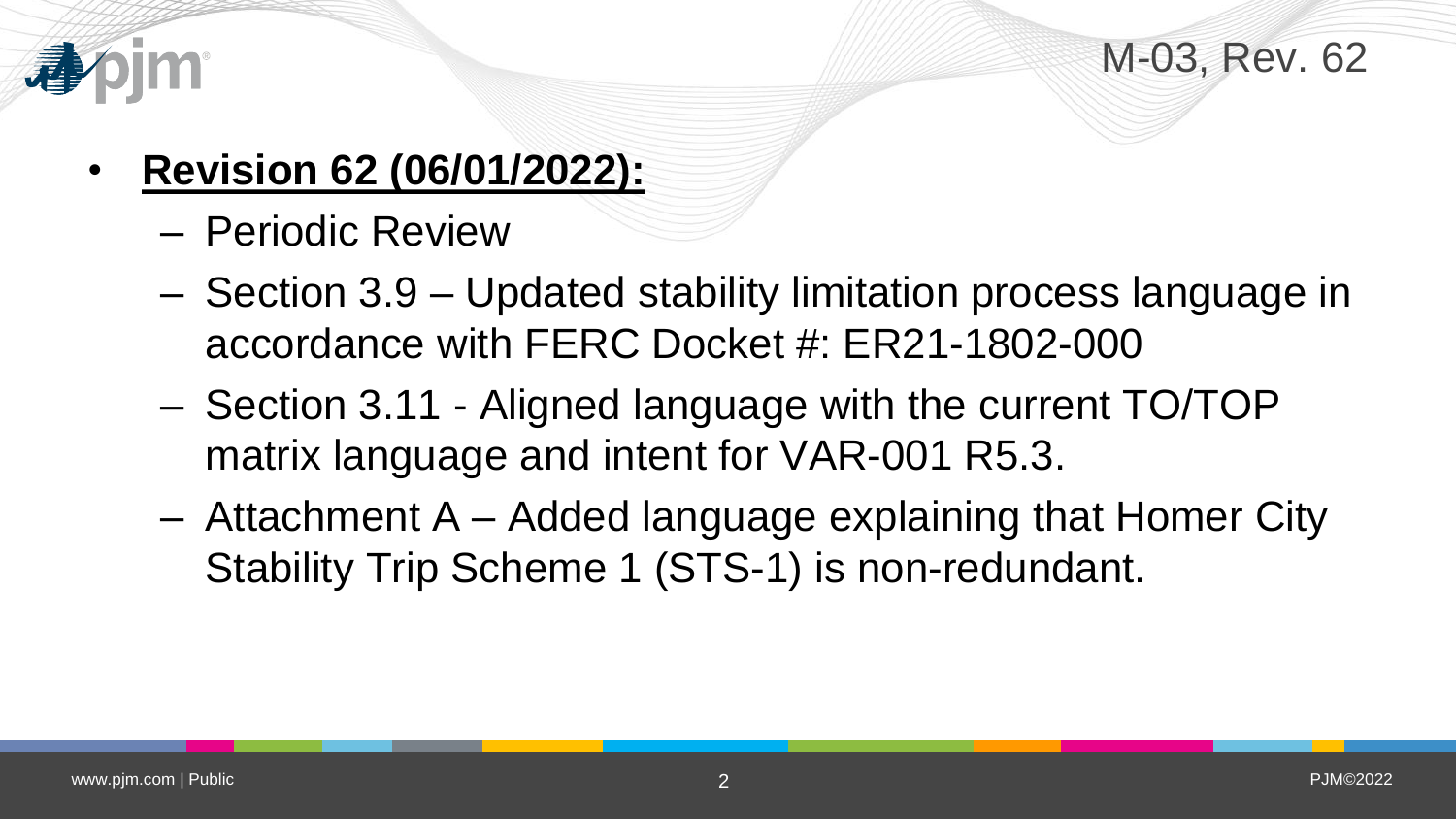

M-03, Rev. 62

Revision 62 assumes that Dynamic Ratings Manual 03 update revision 61 will be approved separately and effective 5/25/2022:

# • **Revision 61 (05/25/2022):**

– Section 2.1.1 Facility Ratings – Added new subsection 2.1.1.1 – Ambient Adjusted Ratings and new subsection 2.1.1.2 – Dynamic Ratings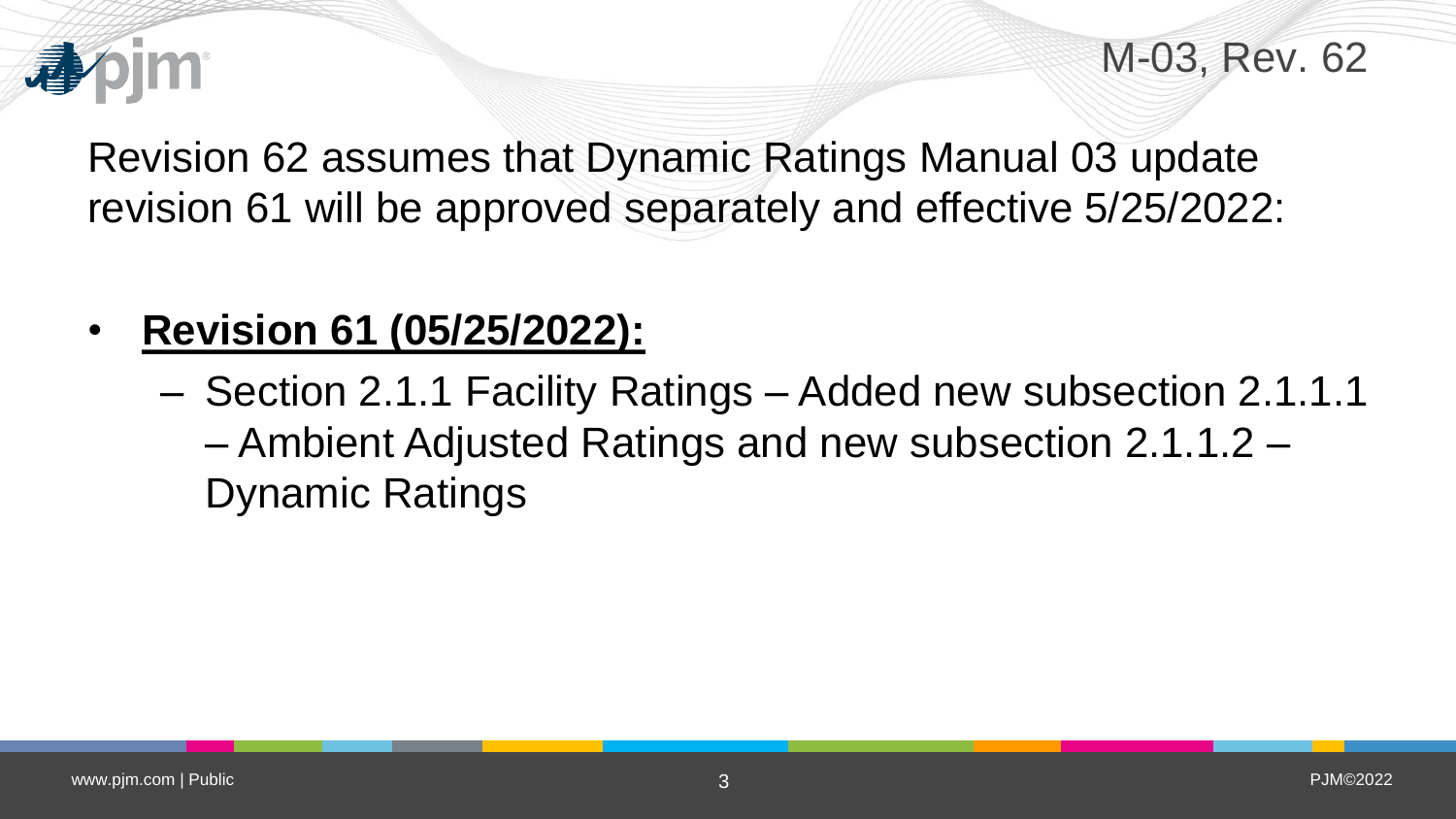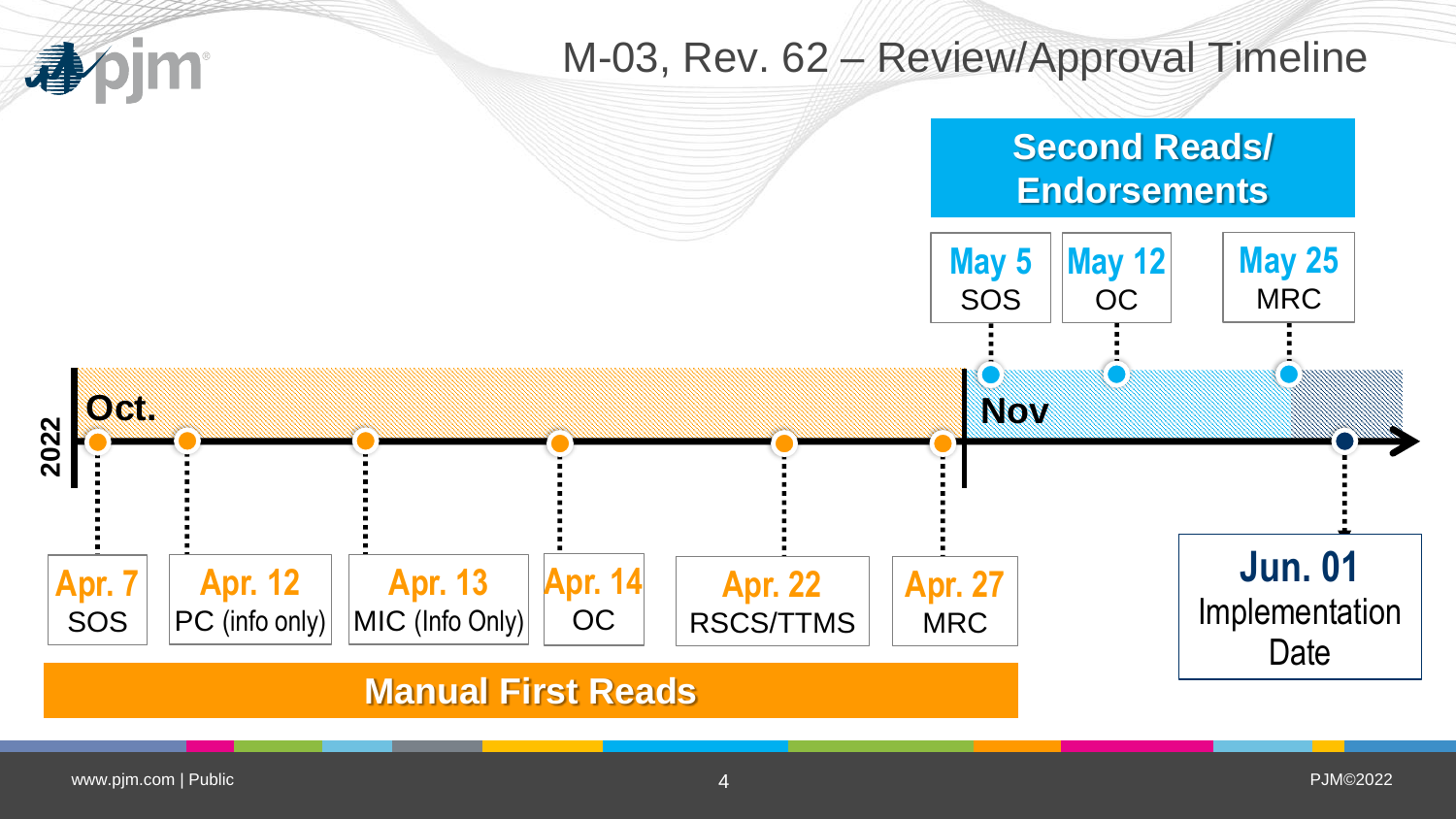



#### **SME/Presenter:**

Dean Manno, Dean.Manno@pjm.com

# **Manual 03, Rev 62 – Periodic Review**

Member Hotline (610) 666 – 8980 (866) 400 – 8980 custsvc@pjm.com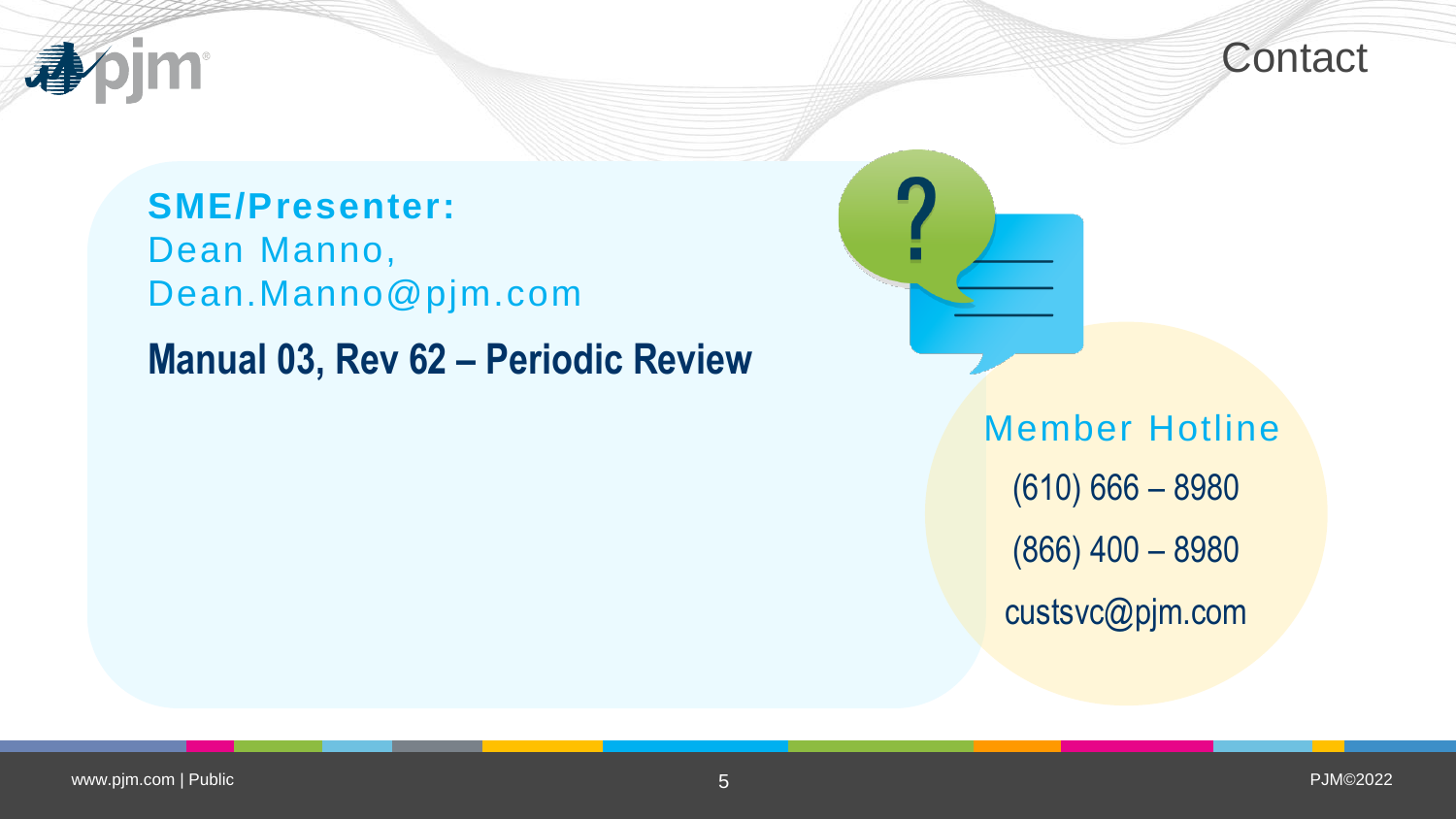

# Appendix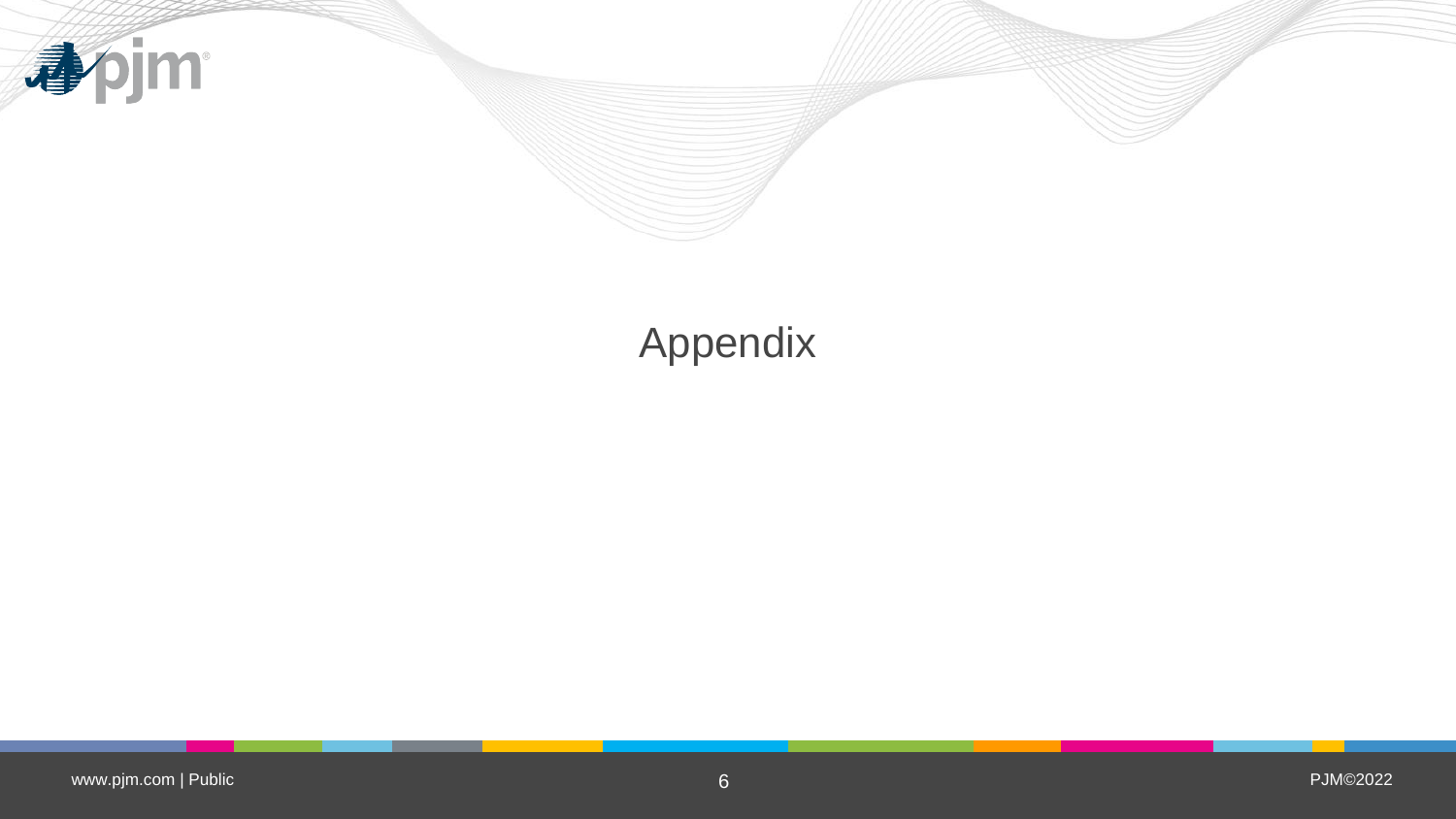

#### M-03B, Rev. 60 – Changes

- **Revision 60.1 (01/13/2022):**
	- Throughout: Corrected typos and added use of Transmission Forced Outage and Transmission Planned Outage terminologies.
	- FE-East: Updated Homer City Stability Trip Scheme due to new configuration.
	- COMED: Updated Elk Grove / Tonne Bus Tie Operation procedure.
	- COMED: Add new Byron Load Rejection Scheme procedure
- **Revision 60.2 (02/23/2022):**
	- AEP: Updated Smith Mountain stability procedure with new transmission line names.
	- DVP: Updated Mt. Storm and Mosby STATCOM deadband setting.
	- DVP: Updated Ladysmith/Doswell Stability limit procedure due to topology upgrades.
	- FE-East: Updated the East Sayre-North Waverly Relay procedure.
	- FE-East: Updated the Warren-Falconer Relay procedure.
	- FE-East: Updated Homer City #2 & #3 Stability Trip procedure for non-redundancy.